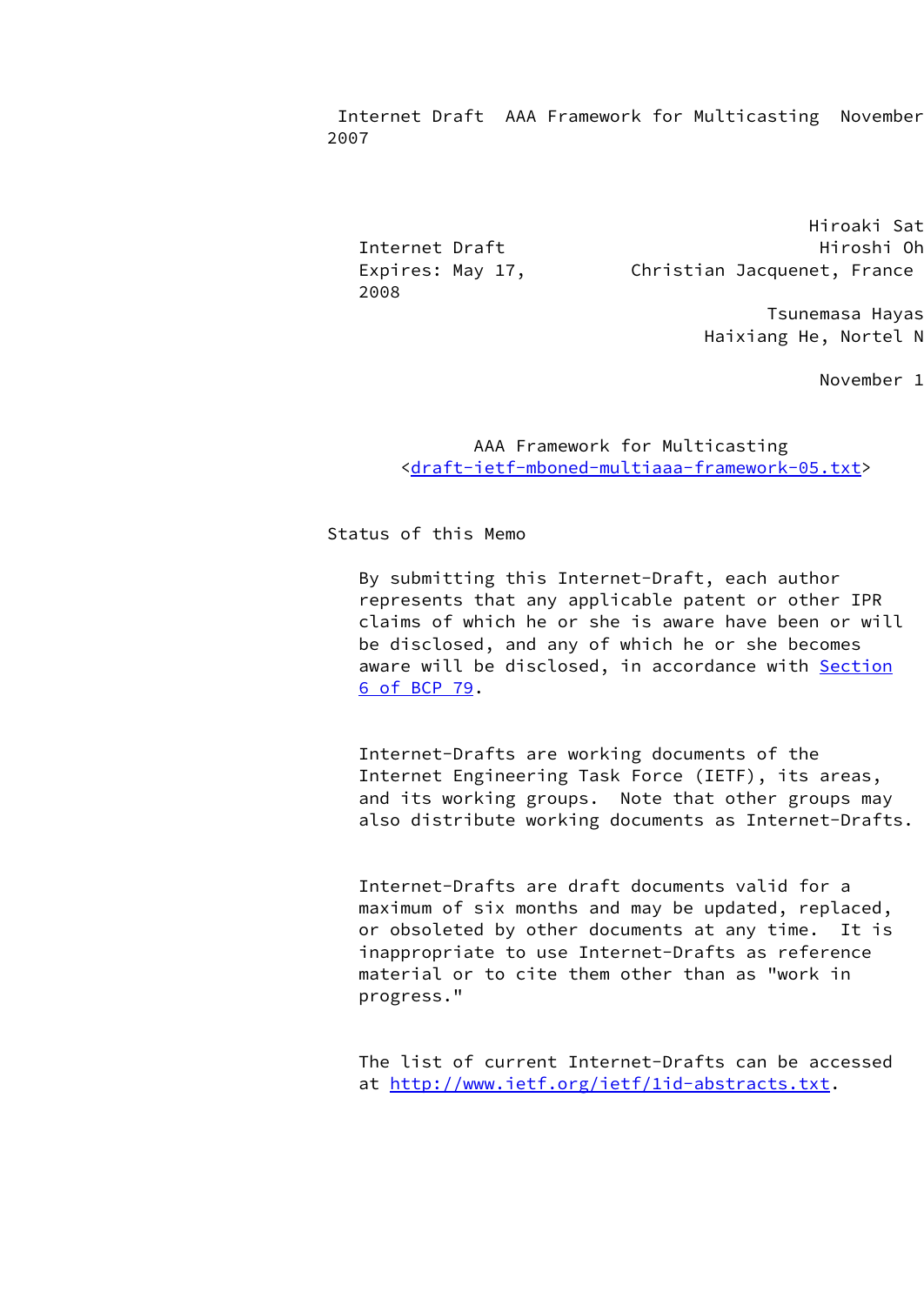The list of Internet-Draft Shadow Directories can be accessed at<http://www.ietf.org/shadow.html>.

This Internet-Draft will expire on May 17, 2008.

Copyright Notice

 Copyright (C) The IETF Trust (2007). This document is subject to the rights, licenses and restrictions contained in [BCP 78](https://datatracker.ietf.org/doc/pdf/bcp78), and except as set forth therein, the authors retain all their rights.

## Abstract

 IP multicast-based services, such as TV broadcasting or videoconferencing raise the issue of making sure that potential customers are fully entitled to access the corresponding contents. There is indeed a need for service and content providers to identify (if not authenticate, especially within the context of enforcing electronic payment schemes) and to invoice such customers in a reliable and efficient manner. This memo describes the framework for specifying the Authorization, Authentication and Accounting (AAA) capabilities that could be activated within the context of the deployment and the operation of IP multicast-based services. This framework addresses the requirements presented in [draft-ietf-mboned-maccnt-req-04.txt](https://datatracker.ietf.org/doc/pdf/draft-ietf-mboned-maccnt-req-04.txt), "Requirements for Accounting, Authentication and Authorization in Well Managed IP Multicasting Services". The memo provides a basic AAA enabled model as well as an extended fully enabled model with resource and admission control coordination.

Satou, Ohta, Jacquenet, Hayashi, He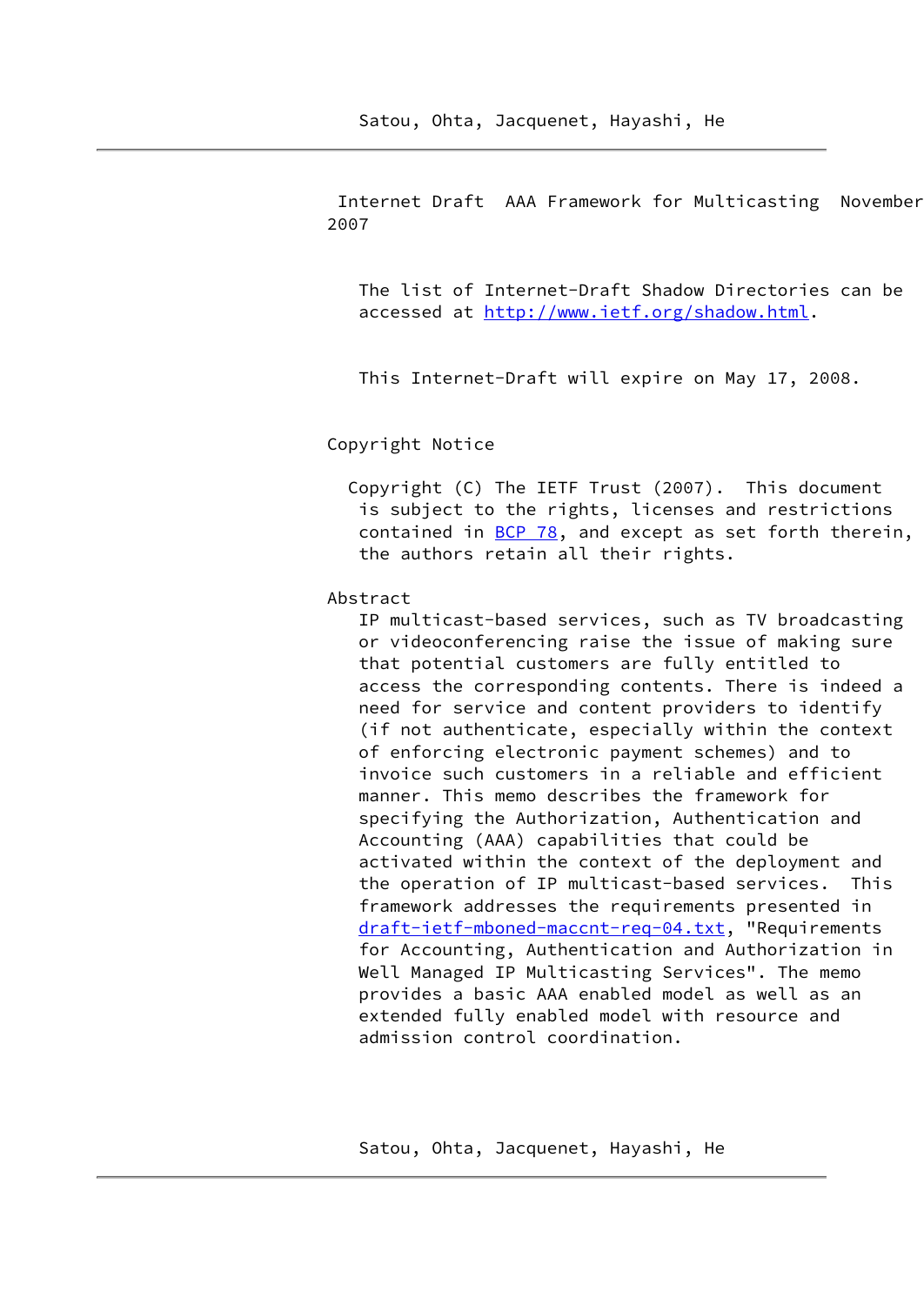<span id="page-2-7"></span><span id="page-2-6"></span><span id="page-2-5"></span><span id="page-2-4"></span><span id="page-2-3"></span><span id="page-2-2"></span><span id="page-2-1"></span><span id="page-2-0"></span>

| STATUS OF THIS MEMO                                        | 1              |
|------------------------------------------------------------|----------------|
| COPYRIGHT NOTICE                                           | $\overline{c}$ |
| ABSTRACT                                                   | $\overline{2}$ |
| 1. INTRODUCTION                                            | 5              |
| 1.1 PURPOSE AND BACKGROUND                                 | 5              |
| 2. DEFINITIONS AND ABBREVIATIONS                           | 6              |
| 2.1 DEFINITIONS                                            | 6              |
| 2.2 ABBREVIATIONS                                          | $\overline{7}$ |
| 3. COMMON USE MODELS AND NETWORK ARCHITECTURE IMPLICATIONS | 7              |
| 4. FRAMEWORK AND ROLES OF ENTITIES                         | 8              |
| 4.1 FRAMEWORK FOR MULTICAST AAA                            | 8              |
| 4.1.1 MULTIPLE CPS ARE CONNECTED TO MULTIPLE NSPS          | 9              |
| 4.1.2 MULTIPLE CPS ARE CONNECTED TO A SINGLE NSP           | 10             |
| 4.1.3 A SINGLE CP IS CONNECTED TO MULTIPLE NSPS            | 11             |
| 4.1.4 A SINGLE CP IS CONNECTED TO SINGLE NSP               | 11             |
| 4.2 USER ID                                                | 11             |
| 4.2.1 CP-ASSIGNED USER ID                                  | 12             |
| 4.2.2 NSP-ASSIGNED USER ID                                 | 12             |
| 4.3 ACCOUNTING                                             | 12             |
|                                                            |                |

<span id="page-2-16"></span><span id="page-2-15"></span><span id="page-2-14"></span><span id="page-2-13"></span><span id="page-2-12"></span><span id="page-2-11"></span><span id="page-2-10"></span><span id="page-2-9"></span><span id="page-2-8"></span>Hayashi, He, Satou, Ohta **1999** [Page 3]

<span id="page-2-25"></span><span id="page-2-24"></span><span id="page-2-23"></span><span id="page-2-22"></span><span id="page-2-21"></span><span id="page-2-20"></span><span id="page-2-19"></span><span id="page-2-18"></span><span id="page-2-17"></span>

| 4.4 ACCESS CONTROL AND CP SELECTION BY NSP                 | 13 |
|------------------------------------------------------------|----|
| 4.5 ADMISSION CONTROL INFORMATION BY NSP                   | 13 |
| 4.6 ACCESS CONTROL AND DISTINGUISHING OF USERS BY CP       | 14 |
| 4.7 AAA PROXY IN NSP                                       | 14 |
| 5.1 BASIC CONNECTION MODEL                                 | 14 |
| 5.2 CONSTITUENT LOGICAL FUNCTIONAL COMPONENTS OF THE FULLY |    |
| ENABLED AAA FRAMEWORK                                      | 15 |
| 5.3 MODULARITY OF THE FRAMEWORK                            | 19 |
| 6. IANA CONSIDERATIONS                                     | 19 |
| 7. SECURITY CONSIDERATIONS                                 | 19 |
| 8. CONCLUSION                                              | 19 |
| NORMATIVE REFERENCES                                       | 19 |
| AUTHORS' ADDRESSES                                         | 20 |
| <b>COMMENTS</b>                                            | 20 |
| FULL COPYRIGHT STATEMENT                                   | 21 |
| COPYRIGHT (C) THE IETF TRUST (2007).                       | 21 |
| INTELLECTUAL PROPERTY                                      | 21 |
| EXPIRATION                                                 | 21 |
| ACKNOWLEDGEMENT                                            | 22 |
|                                                            |    |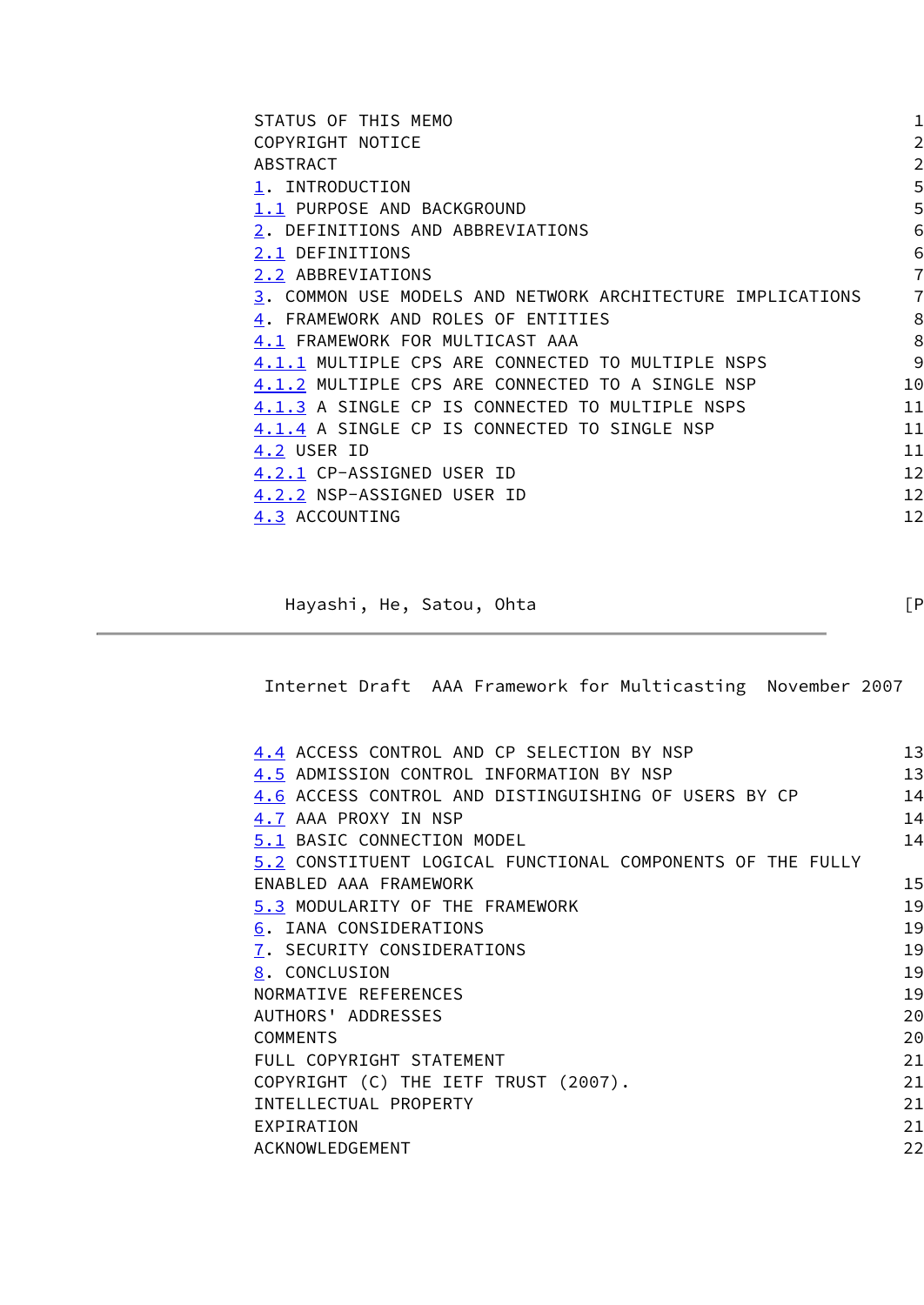#### 1. Introduction

#### 1.1 Purpose and Background

 IP multicasting is designed to serve cases of group communication schemes of any kind, such as 1-to-n (case of TV broadcasting services for example) or n-to-p (case of videoconferencing services, for example).

 In these environments, IP multicast provides a better resource optimization than using a unicast transmission scheme, where data need to be replicated as many times as there are receivers. Activation of IP multicast capabilities in networks yields the establishment and the maintenance of multicast distribution trees that are receiver-initiated by nature: multicast-formatted data are forwarded to receivers who explicitly request them.

 IP multicast-based services, such as TV broadcasting or videoconferencing raise the issue of making sure that potential customers are fully entitled to access the corresponding contents.

 There is indeed a need for service and content providers to identify (if not authenticate, especially within the context of enforcing electronic payment schemes) and to invoice such customers in a reliable and efficient manner. Solutions should consider a wide range of possible content delivery applications: content delivered over the multicast network may include video, audio, images, games, software and information such as financial data, etc.

 This memo describes a framework for specifying the Authorization, Authentication and Accounting (AAA) capabilities that could be activated within the context of the deployment and the operation of IP multicast-based services. This memo also describes a framework to realize high-quality multicast transport using a Resource and Admission Control System (RACS) with multicast Authorization.

 Specifically, this framework addresses the requirements presented in [draft-ietf-mboned-maccnt-req-05.txt,](https://datatracker.ietf.org/doc/pdf/draft-ietf-mboned-maccnt-req-05.txt) "Requirements for Multicast AAA coordinated between Content Provider(s) and Network Service Provider(s)" MACCNT-REQ-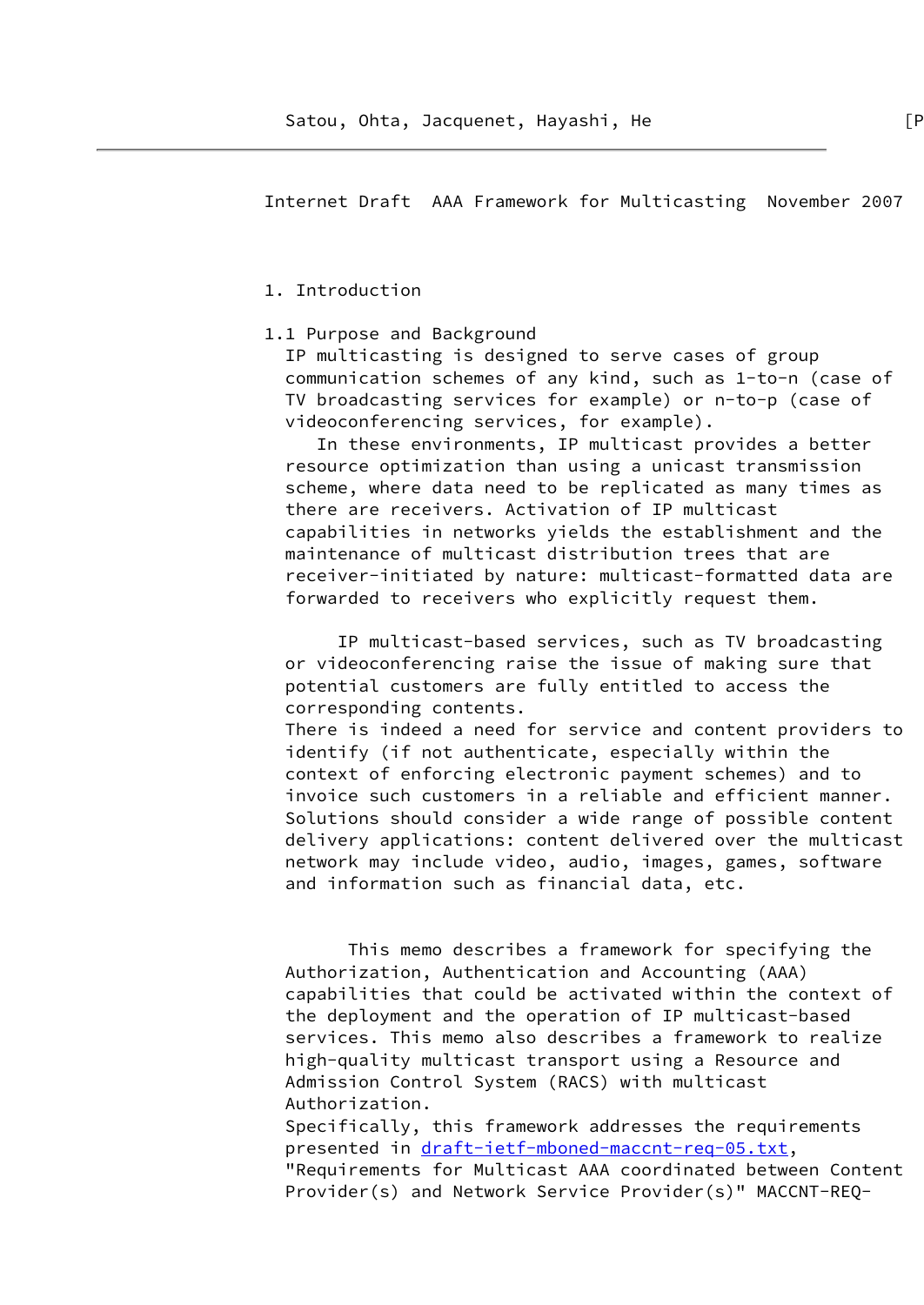draft describes the requirements in CDN services using IP multicast[1]. The requirements are derived from: - need for user tracking and billing capabilities - need for network access control to satisfy the requirements of the Network Service Provider (NSP) and/or content access control to satisfy the requirements of the Content Provider (CP)

Satou, Ohta, Jacquenet, Hayashi, He **Finange 1** [P

Internet Draft AAA Framework for Multicasting November 2007

 - methods for sharing information between the network service provider and content provider to make it possible to fulfill the above two requirements.

 Detailed requirements are presented in MACCNT-REQ-draft. These requirements include mechanisms for recording end user requests and provider responses for content-delivery, sharing user information (possibly anonymously depending on the trust model) between content provider and network service provider, and protecting resources through the prevention of network and content access by unauthorized users, as well as other AAA related requirements.

 The purpose of this memo is to provide a generalized framework for specifying multicast-inferred AAA capabilities that can meet these requirements. This framework is to provide a basis for future work of investigating the applicability of existing AAA protocols to provide these AAA capabilities in IP multicast specific context and/or if deemed necessary, the refining or defining of protocols to provide these capabilities.

2. Definitions and Abbreviations

# 2.1 Definitions

 For the purpose of this memo the following definitions apply:

 Accounting: The set of capabilities that allow the retrieval of a set of statistical data that can be defined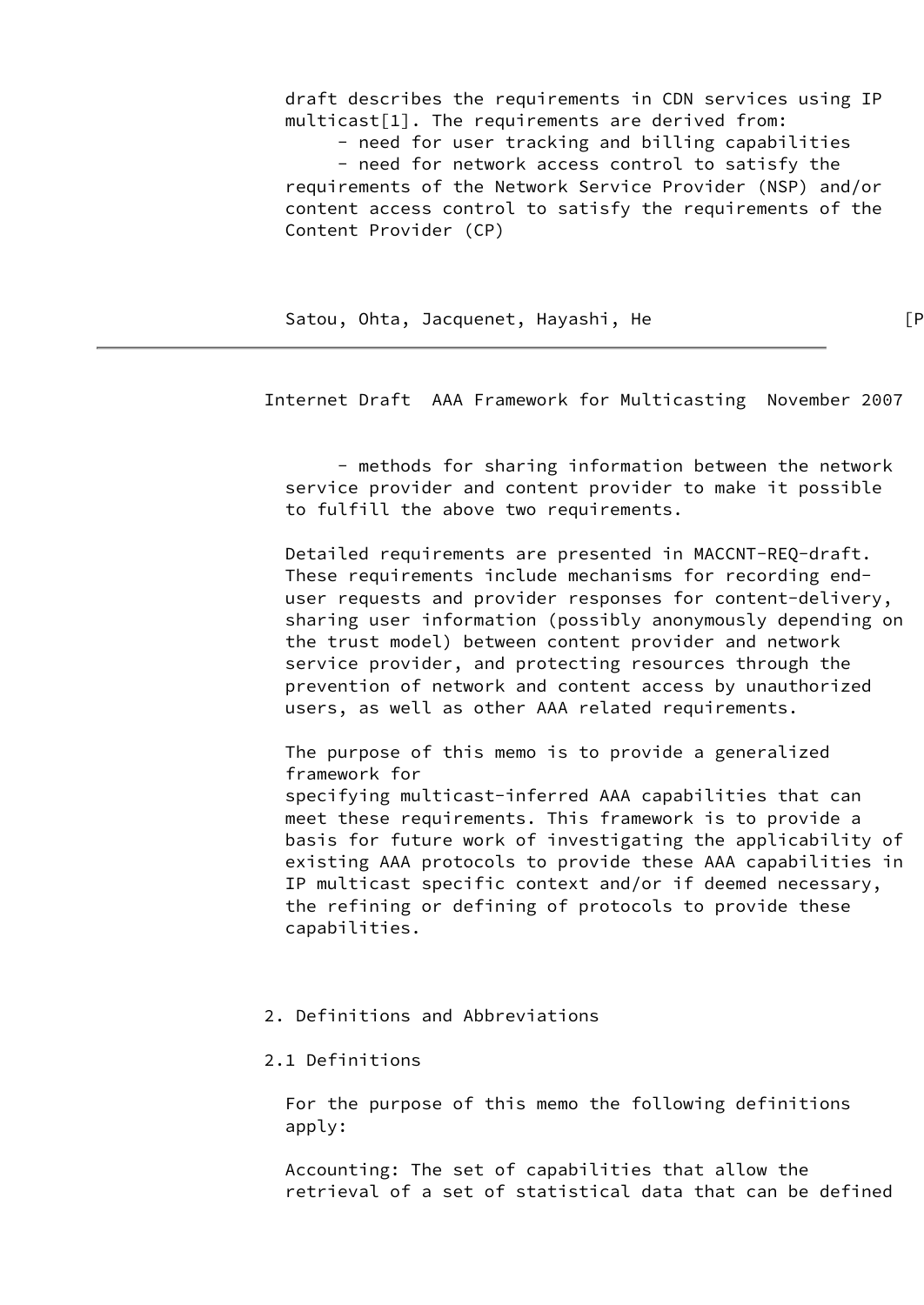on a per customer and/or a per service basis, within the context of the deployment of multicast-based services. Such data are retrieved for billing purposes, and can be retrieved on a regular basis or upon unsolicited requests. Such data include (but are not necessarily limited to) the volume of multicast-formatted data that have been forwarded to the receiver over a given period of time, the volume of multicast-formatted data that have been exchanged between a receiver (or set of) and a given source over a given period of time (e.g. the duration of a multicast session), etc.

 Authentication: action for identifying a user as a genuine one.

 Authorization: The set of capabilities that need to be activated to make sure a given requesting customer is (1)

Satou, Ohta, Jacquenet, Hayashi, He **Eagle 6** and Francesco 6

Internet Draft AAA Framework for Multicasting November 2007

 what he claims to be (identification purposes), and (2) is fully entitled to access a set of services (authentication purposes).

 Receiver: an end-host or end-client which receives content. A receiver may be identified by a network ID such as MAC address or IP address.

 User: a human with a user account. A user may possibly use multiple reception devices. Multiple users may use the same reception device.

 Note: The definition of a receiver (device) and a user (human) should not be confused.

# 2.2 Abbreviations

 For the purpose of this draft the following abbreviations apply:

ACL: Access Control List

AN: Access Node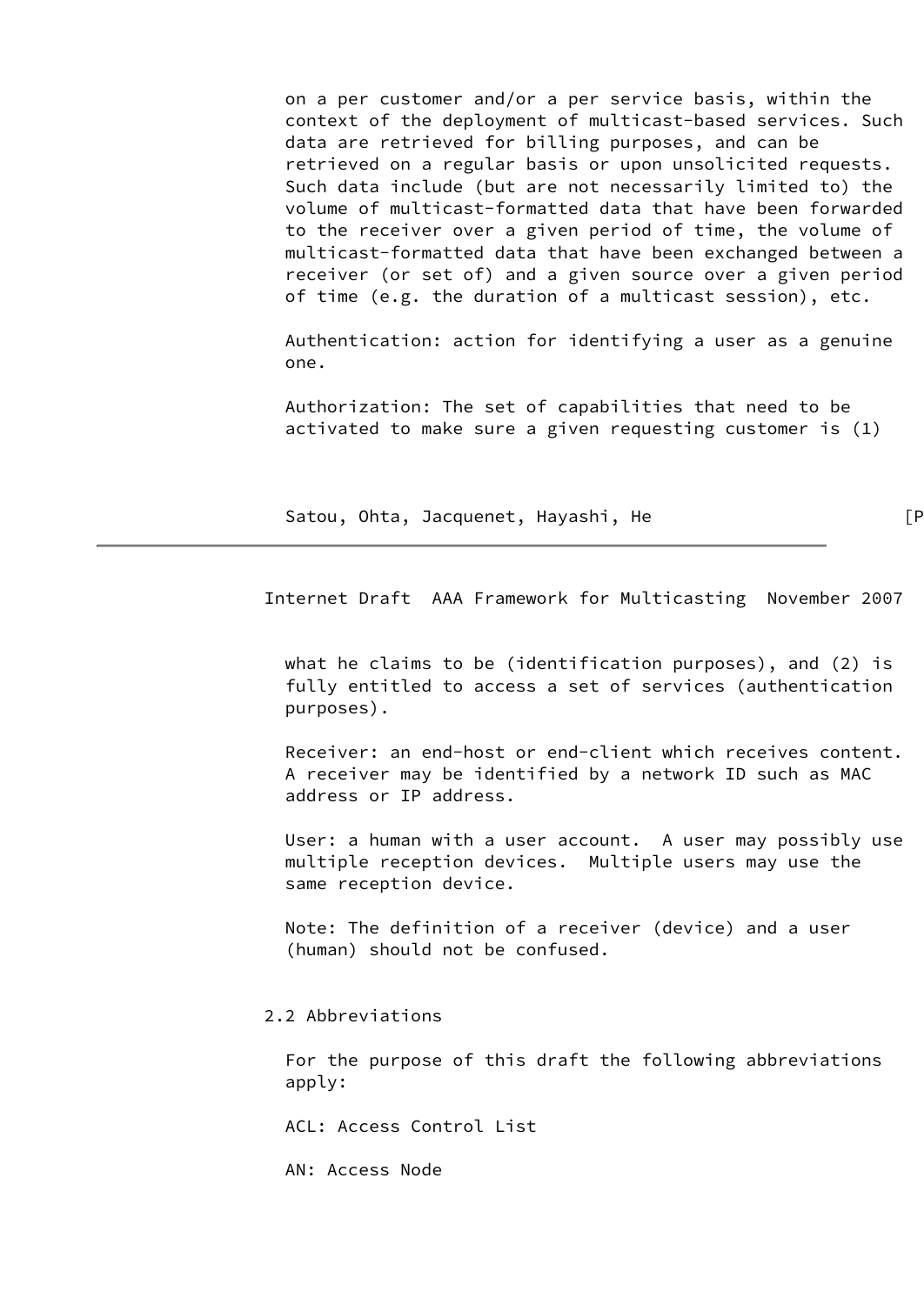CAPCF: Conditional Access Policy Control Function

CDN: Content Delivery Network

CDS: Content Delivery Services

CP: Content Provider

CPE: Customer Premise Equipment

MACF: Multicast Admission Control Function

NSP: Network Service Provider

TS: Transport System

3. Common use models and network architecture implications

 In some cases a single entity may design and be responsible for a system that covers the various common high-level requirements of a multicasting system such as 1) content serving, 2) the infrastructure to multicast it, 3) network and content access control mechanisms. In many cases however the content provision and network provision roles are divided between separate entities. The MACCNT-REQ-

Satou, Ohta, Jacquenet, Hayashi, He **Finange 7** [P

Internet Draft AAA Framework for Multicasting November 2007

 draft provides more detail of the multiple versus single entity CDS network models.

 As such it should not be assumed that the entity responsible for the multicasting structure and the entity responsible for content serving are the same. Indeed because the infrastructure for multicasting is expensive and many content holders are not likely to be competent at building and maintaining complicated infrastructures necessary for multicasting, many content holders would prefer to purchase transport and management services from a network service provider and thus share the infrastructure costs with other content holders.

 Similarly network service providers in many cases do not specialize in providing content and are unlikely to build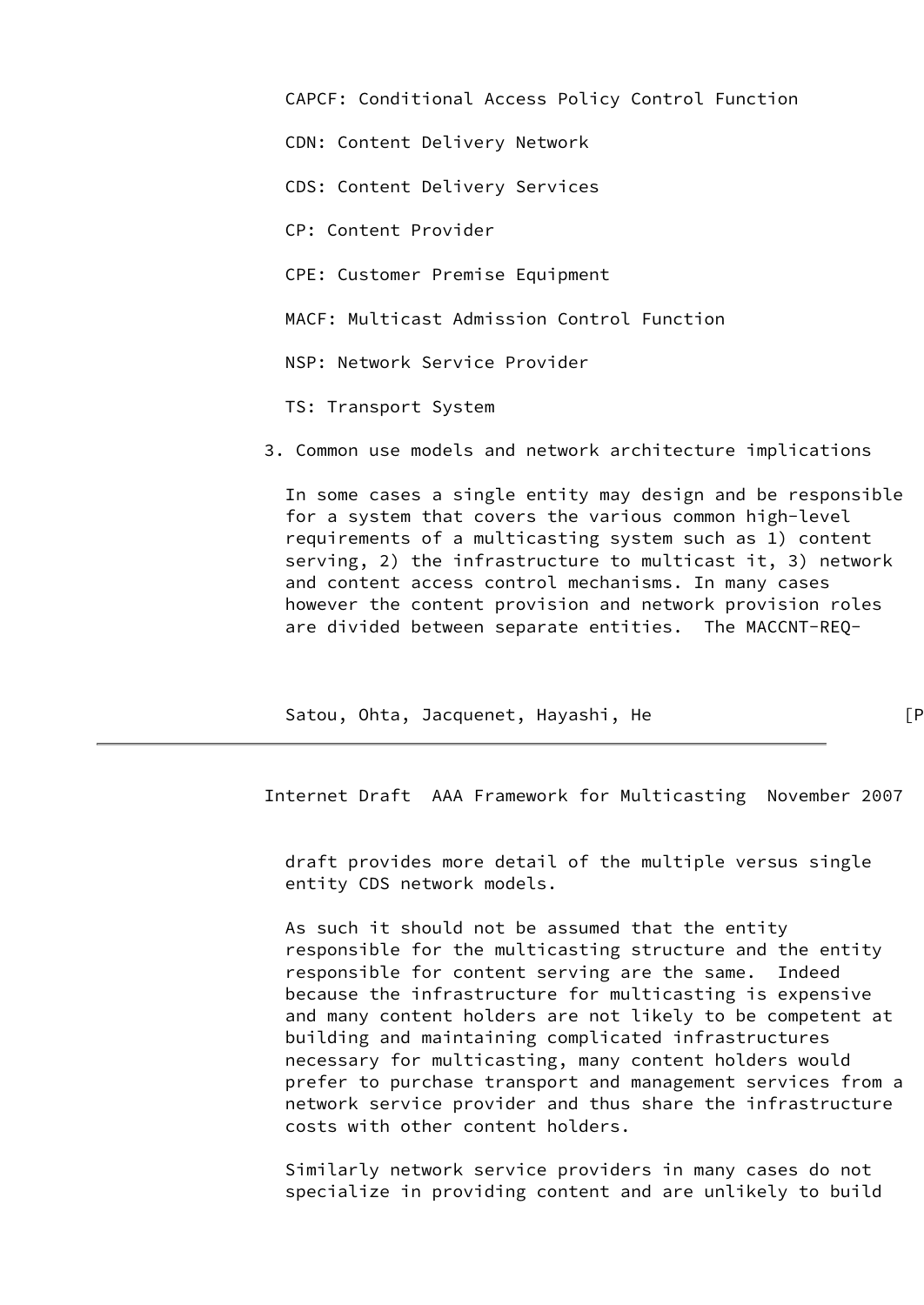and maintain such a resource-intensive system without a certain level of demand from content holders.

 The use model of a single NSP providing multicasting services to multiple CPs the following general requirements from MACCNT-REQ-draft apply:

 -Need for user tracking and billing capabilities -Need for QoS control such as resource management and admission control

 -Need for conditional content access control satisfactory to the requirements of the CP

 -Methods for sharing information between the NSP and CP to make the above two possible

 When the NSP and CP are the same single entity the general requirements are as follows.

 -Need for user tracking and user-billing capabilities -Need for access control and/or content protection at level the entity deems appropriate

 4. Framework and Roles of Entities4.1 Framework for multicast AAA

 A general high-level framework can be represented as follows.

 +------------------------------+ | user | | |

Satou, Ohta, Jacquenet, Hayashi, He **888** [Page 8]

| Access<br>Request | ^ Response |
|-------------------|------------|
| <b>NSP</b>        |            |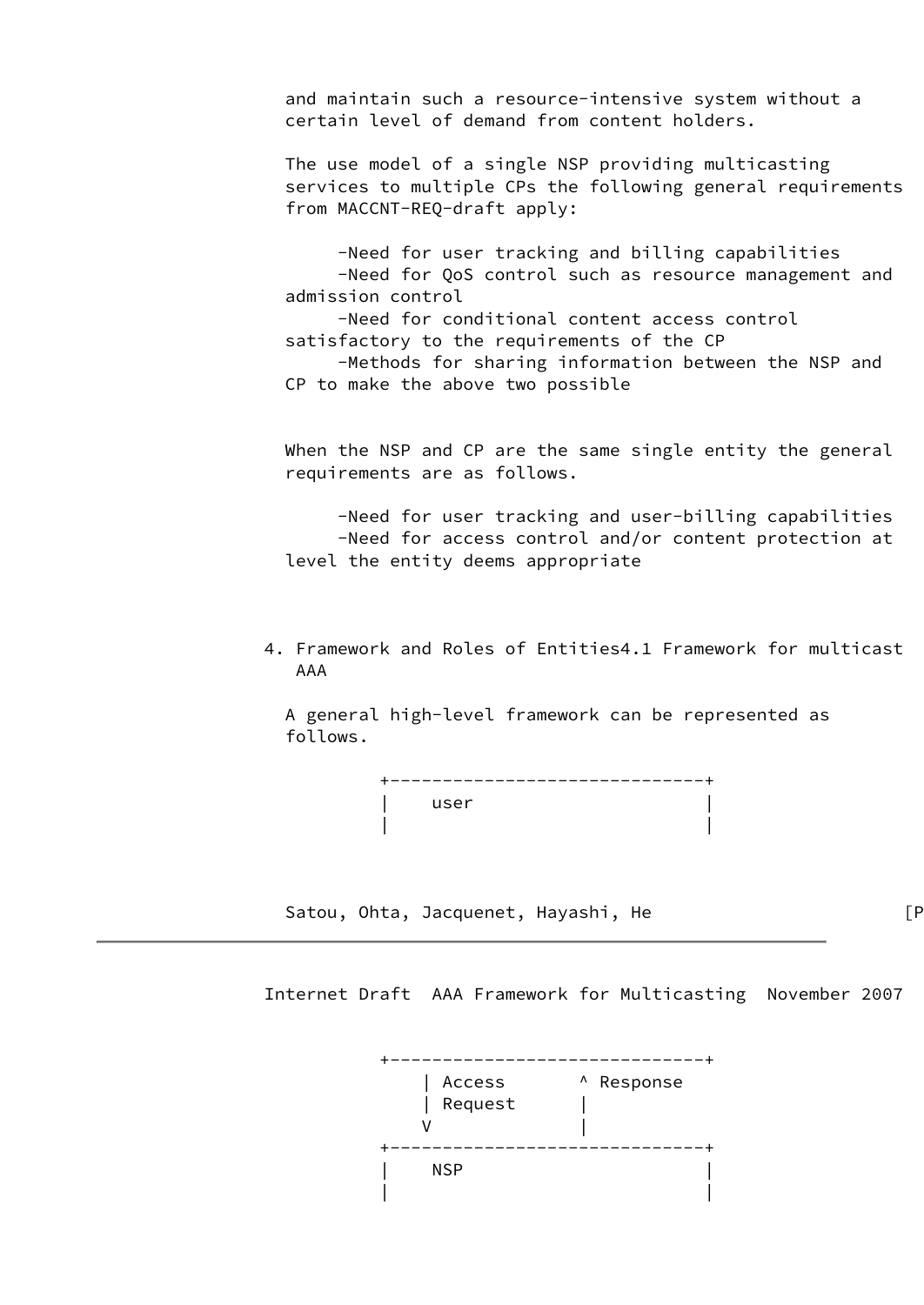

 For the sake of simplicity, the above diagram portrays a case where there is a single NSP entity and a single CP entity, but multiple CPs can be connected to a single NSP (e.g. NSP may provide connections to multiple CPs to provide a wide selection of content categories.) It is also possible for a single CP to be connected to multiple NSP networks (e.g. network selection). Furthermore it is possible that the NSP and CP could be the same entity. A NSP and CP authenticate and authorize each other when they establish connectivity. Below the general case of multiple NSPs with multiple CPs is explained. Then, the various combinations of single and multiple CPs and NSPs are described in relation to the general case.

## 4.1.1 Multiple CPs are connected to multiple NSPs

 The user subscribes to multiple NSPs and multiple CPs in this usage case. The user selects a CP and a NSP when the user requests content. The NSP may be automatically selected by a user terminal: e.g. a fixed line NSP by a set top box or a mobile NSP by a mobile phone. In some usage cases it is possible that the NSP used by a certain user will not always be the same. For example a user may have contracted with more than one NSP: one for fixed line access and another for mobile roaming access.

 The content may be associated with (or managed by) a specific CP. In this case, when the user selects content, the CP is automatically selected.

 The user should send an Access-Request to the selected NSP with enough information not only for authentication by the

Satou, Ohta, Jacquenet, Hayashi, He **Page 91** [P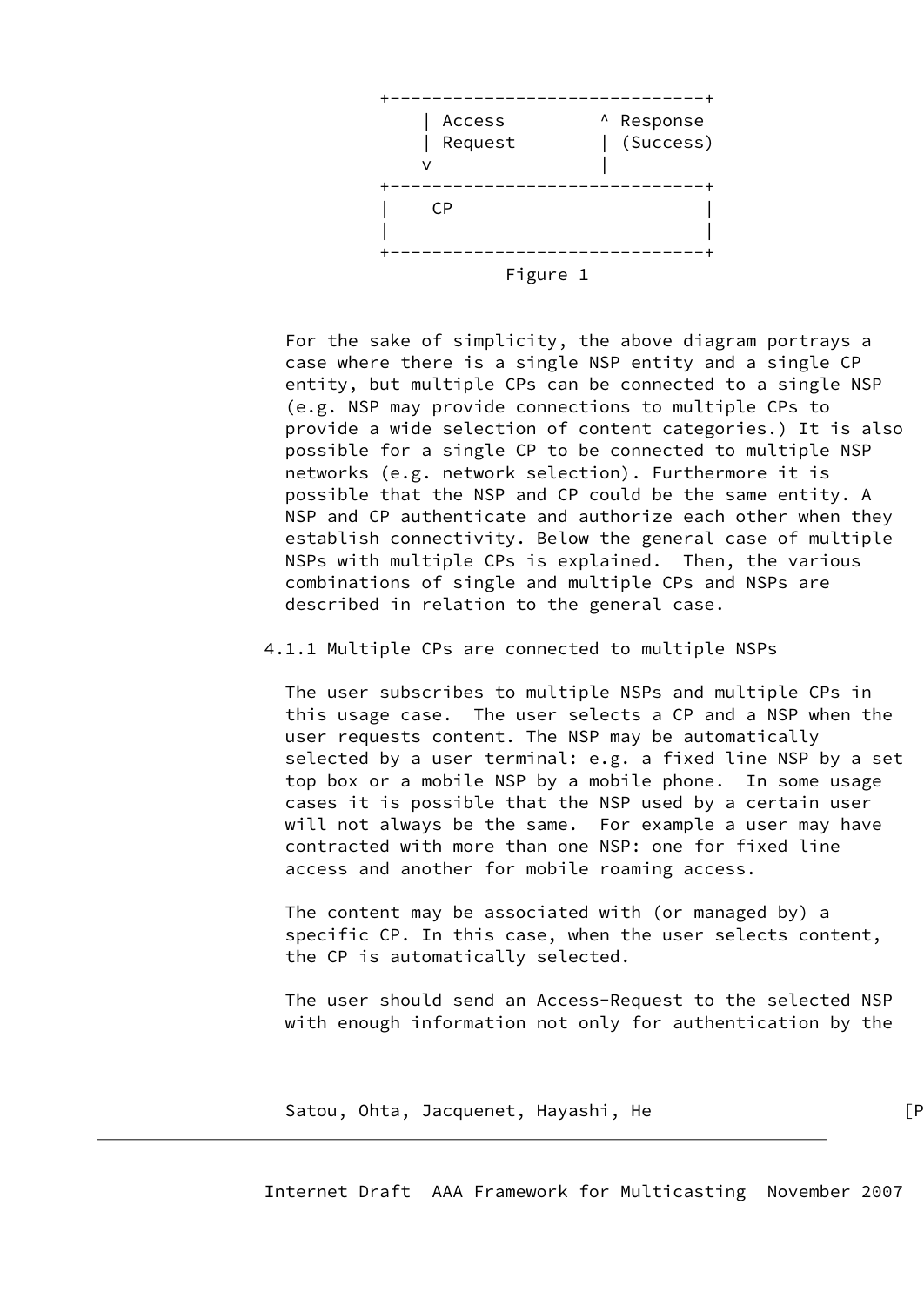CP but also for CP selection and admission control by the NSP.

 When an NSP receives an Access-Request from a user, the NSP selects the appropriate CP for the received Access-Request and relays the content request. As the NSP is responsible for managing its network resources, the NSP may perform admission control.The NSP will allow access to the network and contents conditional to both the CP's content authorization result and the NSPs network availability. That is, the NSP starts multicast flow only when it has both 1) received an accept response from the CP and 2) determined that the network resources (e.g. bandwidth) are sufficient to serve the multicast channel. When neither of these conditions are met, the NSP does not start the requested multicast channel. When the NSP already knows that network resources are insufficient or there is a network failure, the NSP may choose to not relay the Access-Request to the CP. The NSP is also responsible for relaying the Response message from the CP to the user whether the user is eligible to receive content (in response to the corresponding Access-Request from the user to the CP.) In cases that the NSP does not start multicast because of its own network issues (e.g. lack of network resources or network failure), the NSP notifies the user with a reason for rejecting the request.

> A CP receives an Access-Request relayed by the NSP. The CP authenticates the NSP<sup>8</sup>s identity and makes an authorization decision regarding the NSP88s eligibility to provide users access to its contents. The CP is responsible for Authentication and Authorization of users' access to content that the CP manages. The CP hopes to collect accounting information related to the access of their content. The CP responds to the NSP regarding the relayed Access-Request. When the CP cannot (e.g. error or resource issues) or decides not (e.g. policy issues) to deliver content, the CP is responsible for notifying the NSP of the reason. It is up to the NSP how to relay or translate the reasons for rejection to the user.

# 4.1.2 Multiple CPs are connected to a single NSP

 The user subscribes to a single NSP which provides multicasting of channels from multiple CPs in this usage case. In this case the user does not select an NSP. The user selects a CP when the user requests content. The content may be associated with (or managed by) the specific CP, when the user selects content, the CP is automatically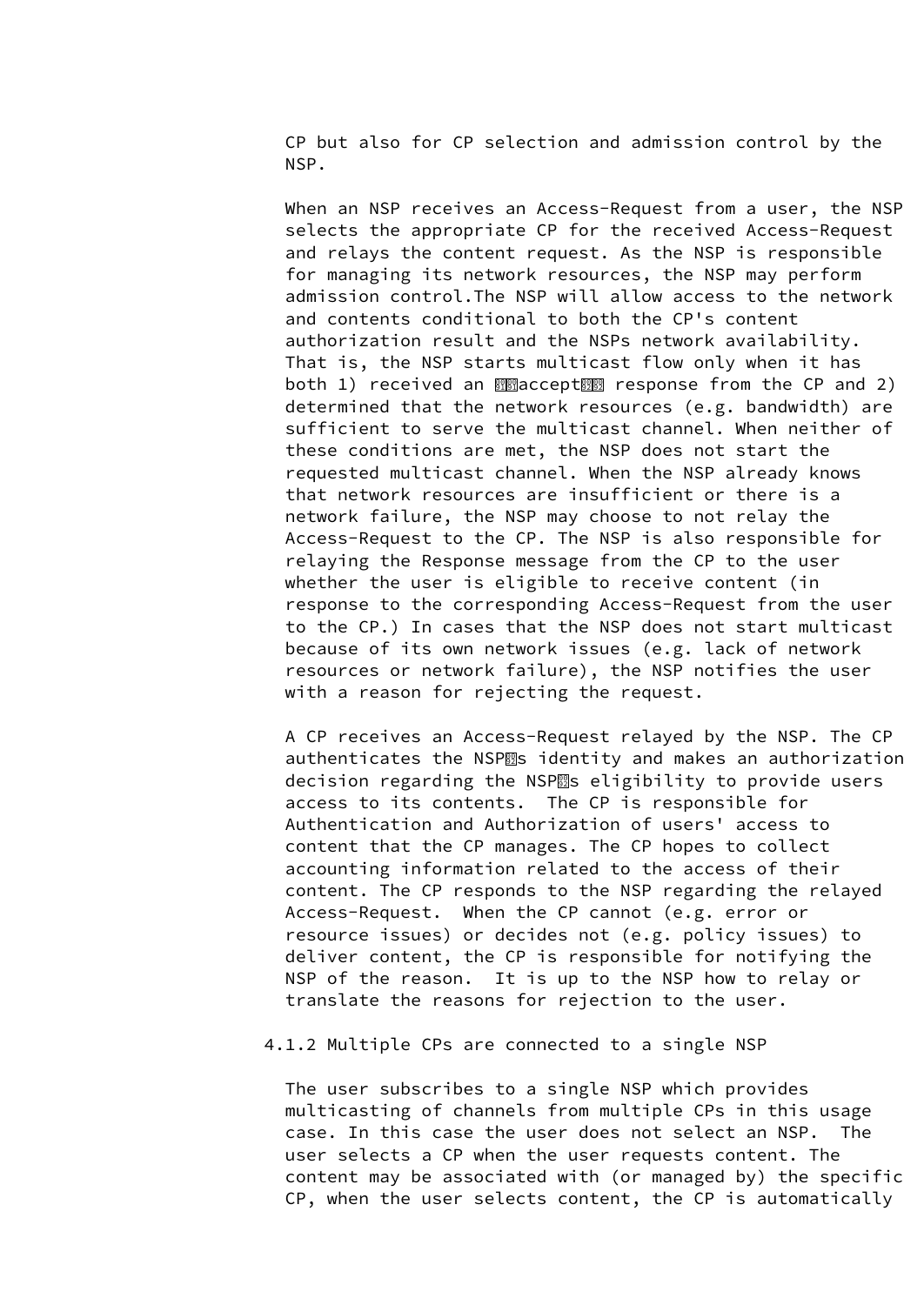selected.

Internet Draft AAA Framework for Multicasting November 2007

 The user should send an Access-Request to the specific NSP with enough information not only for authentication by the CP but also for CP selection and admission control by the NSP.

The role of the NSP is the same as that described in 4.1.1.

The role of a CP is the same as that described in 4.1.1.

4.1.3 A single CP is connected to multiple NSPs

 A user subscribes to multiple NSPs but a single CP in this usage case. A user selects the NSP when the user requests content but the CP is fixed. The user should send an Access-Request to the selected NSP with enough information not only for authentication by the CP but also for admission control by the NSP.

 The role of the NSP is similar to the description in 4.1.1, with the exception that when a NSP receives an Access- Request from a user, NSP relays it to the CP without CP selection.

The role of the CP is the same as that described in 4.1.1.

4.1.4 A single CP is connected to single NSP

 In this case, a user subscribes to only one NSP and one CP. The user does not select NSP and CP in this scenario. The user should send an Access-Request to the NSP with enough information not only for authentication by the CP but also for admission control by the NSP.

 The role for the NSP is the same as 4.1.3 The role of the CP is the same as the description in 4.1.1.

 The NSP and CP could be the same entity. In this case, the roles of the NSP and CP may be combined.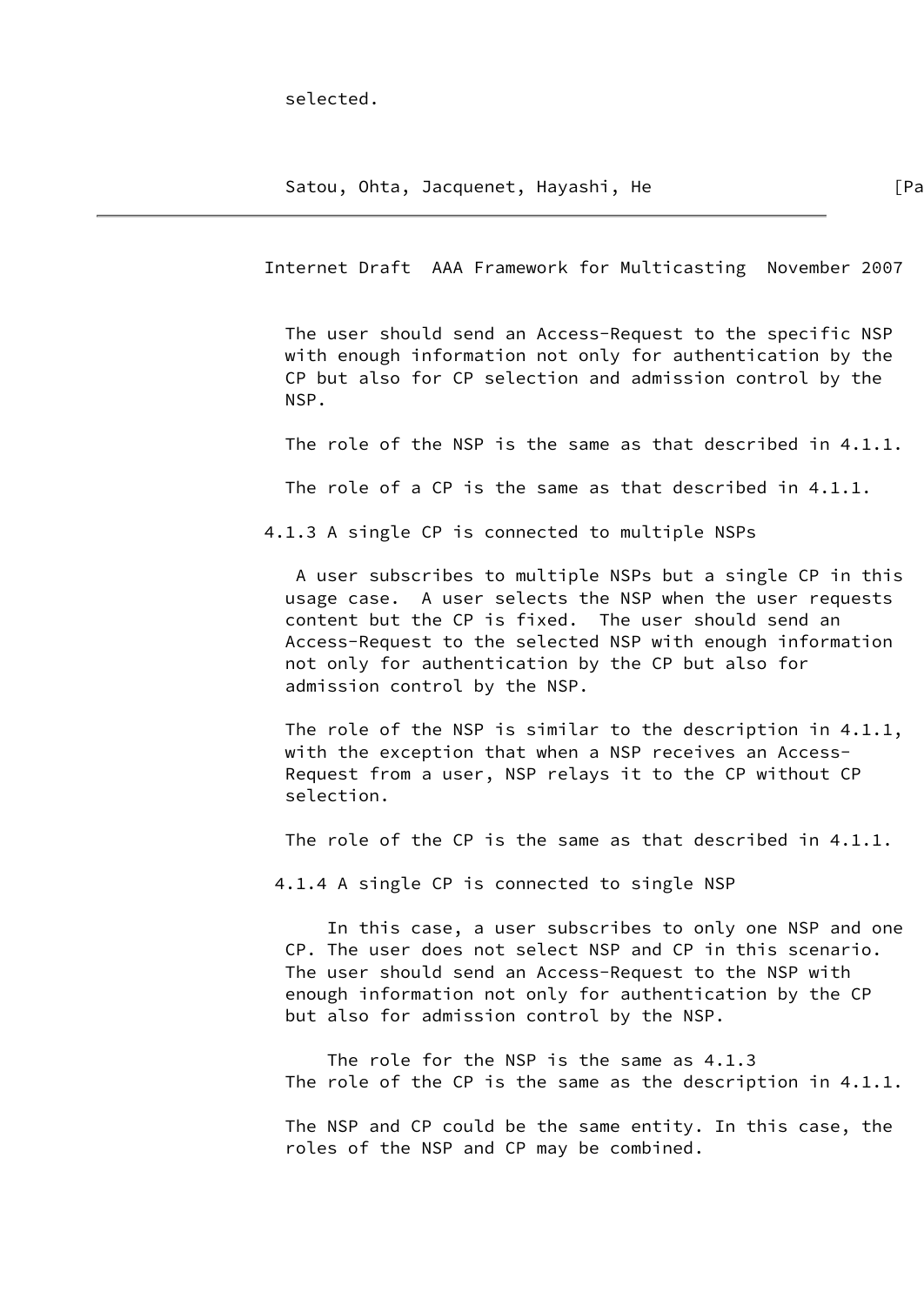4.2 User ID

 Users may hold multiple user IDs: IDs which have been separately assigned for each subscription they may have for various NSPs and CPs. The NSPs and CPs manage the user IDs for their respective domains. A CP identifies a user by a user ID assigned by CP itself. A NSP identifies a user by a user ID assigned by NSP itself. The user IDs are only meaningful in the context of each domain. Users may hold multiple user IDs which have been separately assigned for

Satou, Ohta, Jacquenet, Hayashi, He **120 Company 11** [Page 11]

Internet Draft AAA Framework for Multicasting November 2007

each subscription they may have for various NSPs and CPs.

4.2.1 CP-assigned user ID

 CPs assign user IDs to their users. The user may have more than one CP-assigned user ID per a specific CP. A user sends an Access-Request to a NSP, the CP-assigned user ID should be indicated so that the CP can identify the user requesting content access. A NSP should relay the CP assigned user ID from the user to the CP. A NSP should not send a CP-assigned user ID to any CP except the one which assigned it and should not relay it all if there is no appropriate CP that assigned the user ID.

4.2.2 NSP-assigned user ID

 NSPs assign user IDs to their users. A user may have more than one NSP-assigned user ID per a specific NSP. A user sends an Access-Request to a NSP, the NSP-assigned user ID may be indicated in it so that the NSP can identify the user. The NSP should not relay the NSP-assigned user ID to the CP for security reasons. The NSP may identify the multicast-access user by other methods than the NSP assigned userID, e.g. by the access port.

 The actual mapping rules for NSP-assigned user IDs with CP user assigned IDs in account logs is a matter for the providers and out of the scope of this framework.

4.3 Accounting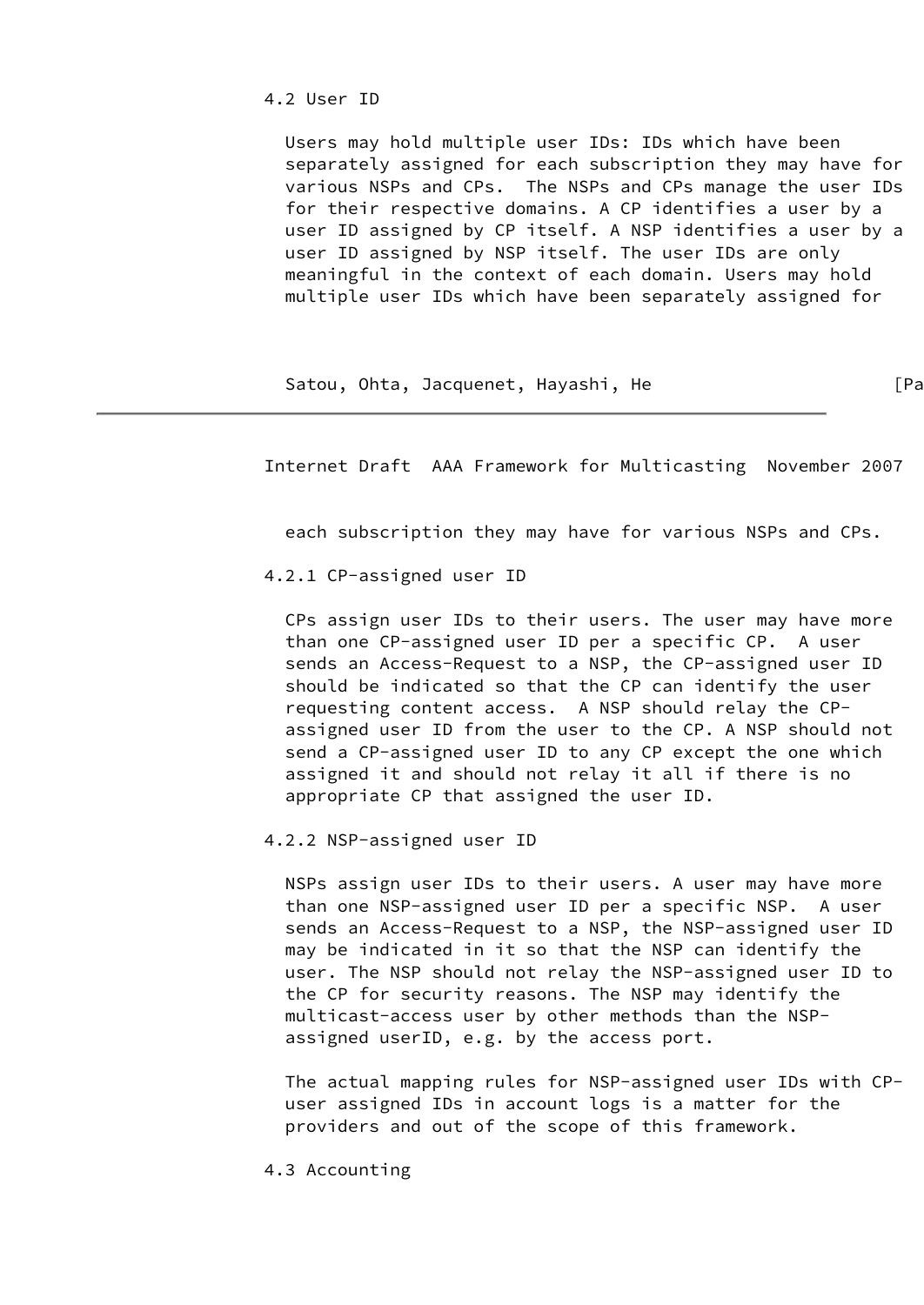There are some specific accounting issues for multicasting. A (S,G) should be recorded as a channel identifier. The last hop devices, such as a IGMP or MLD router and a IGMP or MLD proxy, notify a (S,G) to AAA function in the NSP. The (S,G) information should be notified to the CP as part of the accounting log.

 A NSP records accounting start corresponding to only the first Join for a specific user access session. A NSP should not treat a Query-responded Join as the accounting start.

 A NSP records accounting stop triggered by not only user requested Leave but also timeout of a multicast state or re-authentication failure. A NSP may also record an accounting stop due to network availability reasons such as failure. The NSP logs the reason for each accounting stop.

Satou, Ohta, Jacquenet, Hayashi, He **120 Company 12** [Page 12]

Internet Draft AAA Framework for Multicasting November 2007

 Also, intermittent logs between the join and leave would allow for finer diagnostics and therefore could serve useful in billing discrepancies, and provide for a finer estimation of the time spent for delivering the content in the event that users disconnect without sending leave messages.

4.4 Access Control and CP selection by NSP

When a NSP receives an access request from a user, the NSP determines to which CP the request is to be directed. The NSP may select a CP based on CP-assigned userID with CP domain name or channel identifier (S,G). The user should include in the request sufficient information for CP selection.

4.5 Admission Control Information by NSP

 After authorizing a user request, the NSP may have further conditions for determining its admission control decision.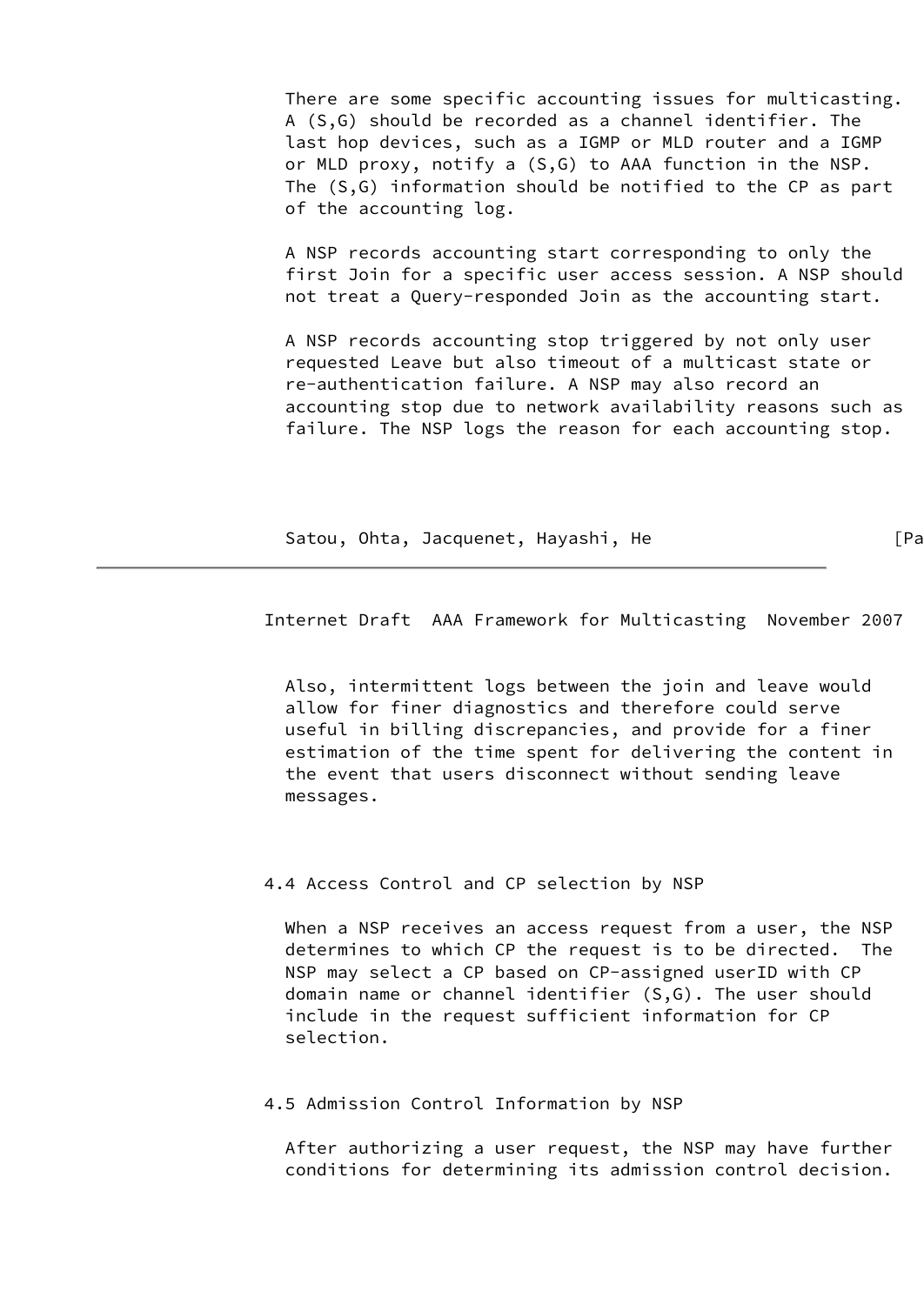The NSP needs to know traffic parameters of a multicast channel for admission control. The traffic parameter information may be either indicated by the user or CP within the access request and responses, or otherwise shared between the NSP and CP outside the access-request message mechanism:

 - A user may declare traffic parameters for each Access-Request.

 - A CP may notify a mapping between the channel identifier (S,G) and traffic parameters in the Response message when the CP authorizes an access request.

 - The NSP may maintain a mapping between channel identifier (S,G) and traffic parameters in advance, for example pre-configured by agreement between the CP and NSP on a per channel basis.

 A NSPs admission control may manage integrated network resources for unicast usage, such as VoIP or unicast streaming, and multicast usage. Alternatively, it may manage network resources separately for unicast and multicast usage. In either case, AAA and admission control framework for multicast usage is independent of unicast admission control.

Satou, Ohta, Jacquenet, Hayashi, He **1388 and 13** [Page 13]

Internet Draft AAA Framework for Multicasting November 2007

 Such QoS measurement and policy mechanisms themselves depend on NSP policies and are out of the scope of this memo.

4.6 Access Control and Distinguishing of Users by CP

 The user ID and authentication information are forwarded transparently by the NSP so that the CP can distinguish the user, as well as authenticate and authorize the request.

4.7 AAA proxy in NSP

 A NSP may act as AAA proxy of a CP based upon an agreement between the NSP and the CP. The AAA proxy would store information about permissions of a specific user to receive multicast data from specified channel(s) up to specified expiration date(s) and time(s).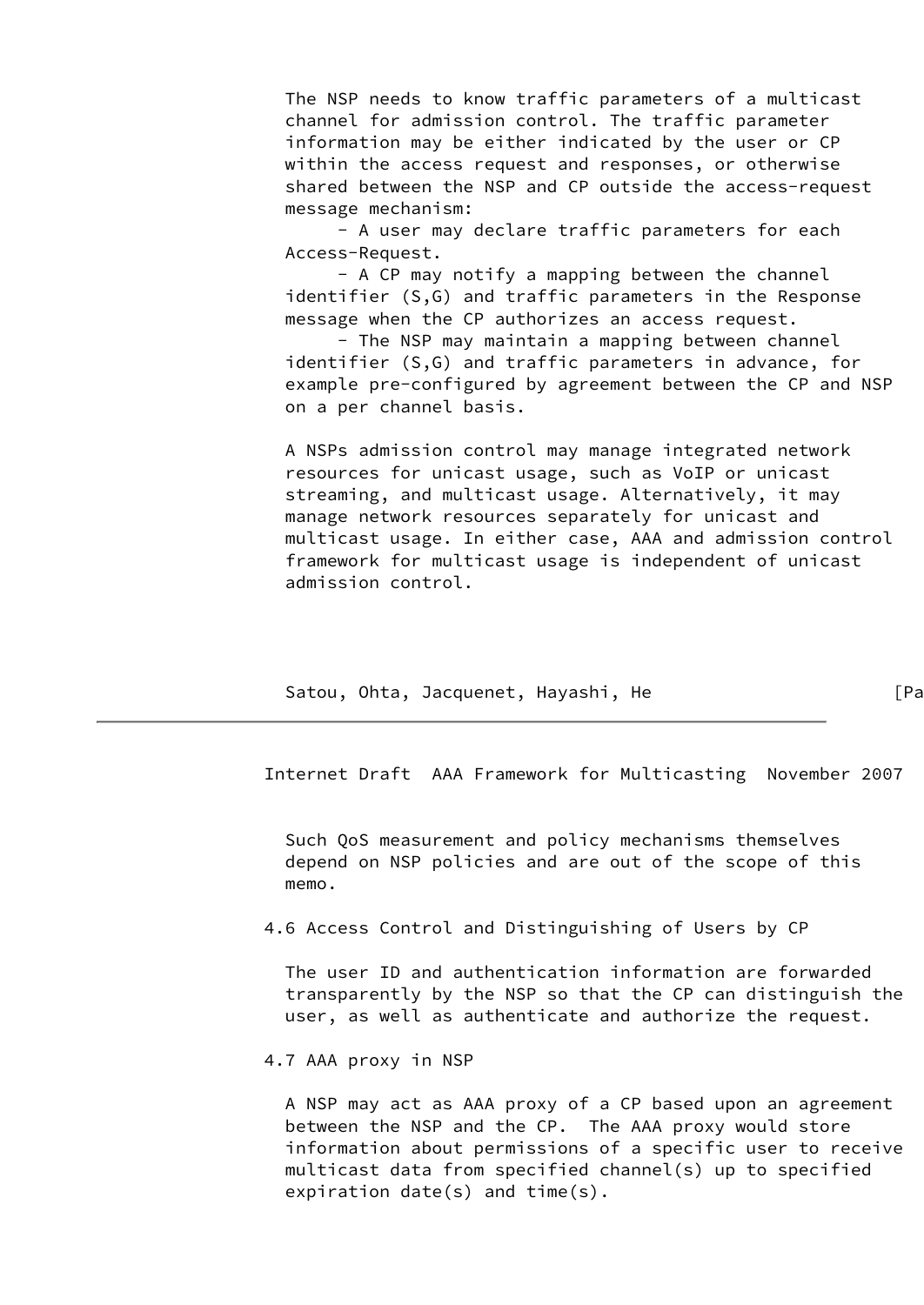If such proxying is implemented, the NSP may receive authorization conditions from a CP in advance and statically hold them, or a CP may send them dynamically in the Response message. The user has permission to receive multicast channel at that time. The NSP starts the multicasting without querying the CP.

 The CP may send unsolicited requests to the NSP to refresh or change the permissions for a user for specific channel(s).

 When a user is receiving multicast content and the permission is about to expire, the NSP may send a notification to the user client that his session is about to expire, and that he will need to reauthenticate. In such a case, the user will have to send the Access-Request. In the case that the user still has permission to the content, they should be able to continue to receive the content without interruption.

 When re-authentication fails, the NSP should stop the multicast channel and record accounting stop.

5. Network Connection Model and Functional Components

Section 3.1 introduces the high-level AAA framework for multicasting. This section provides more details on the network connection model and constituent functional components.

[5.1](#page-2-20) Basic Connection Model

 In the simple case represented in Figure 1 the NSP is the sole entity providing network resources including network

Satou, Ohta, Jacquenet, Hayashi, He **1488** (Page 14)

Internet Draft AAA Framework for Multicasting November 2007

 access to the User. First a user that requests content sends an Access request to an NSP which then forwards it on to the appropriate CP for Authentication and Authorization purposes. The CP responds with either "success" or "failure". If "success", the NSP may forward a success response and stream multicast data to the user.

In this model the user selects the NSP to which to send its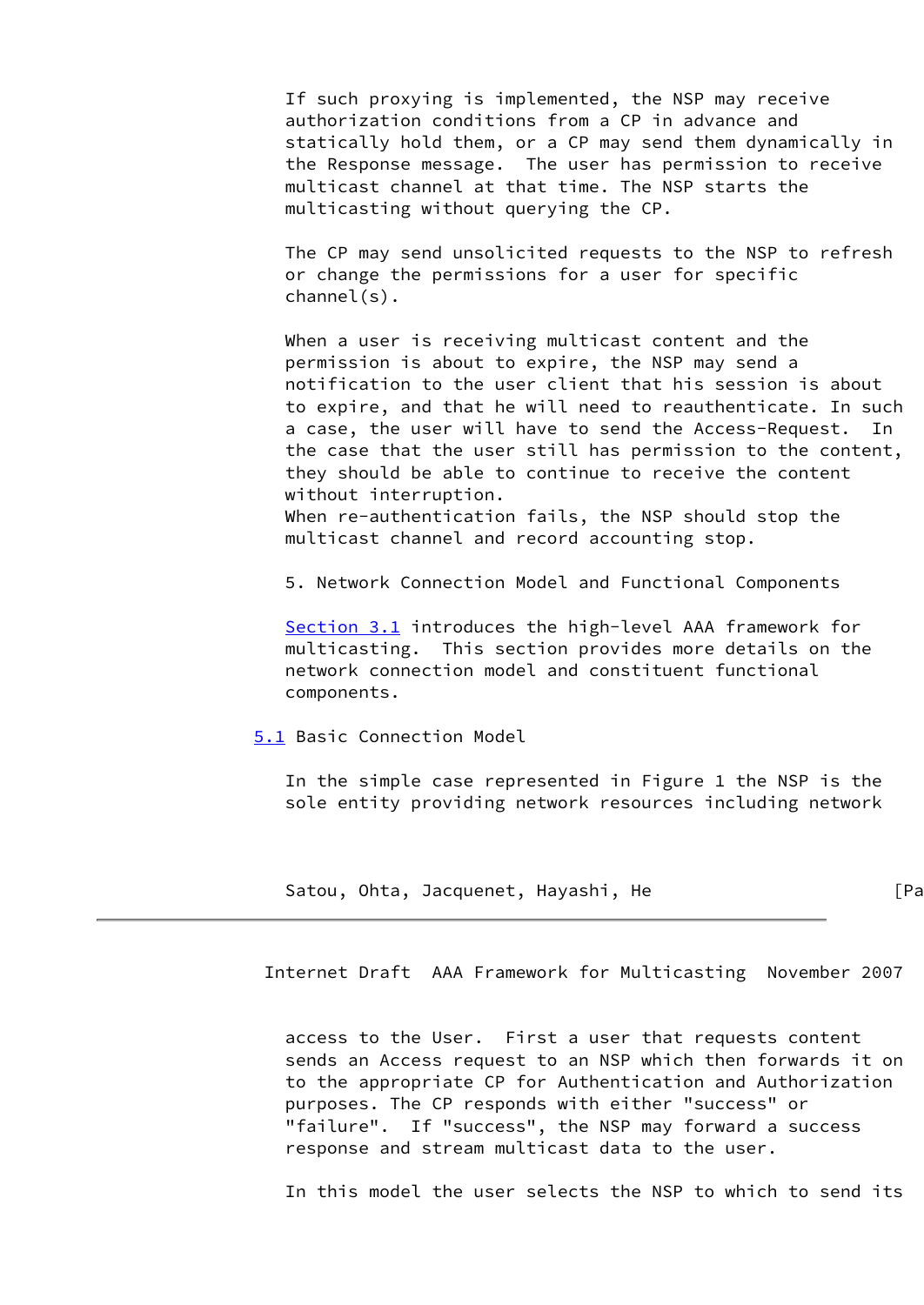content request. Based on this request the NSP selects an appropriate CP to which it forwards the request. The CP responds to the NSP's request: it may not respond to another NSP in regards to the request.

In this model, as described in section 3.1, the relationship between NSP and CP can be 1:1, 1:N or M:N. Users may connect to multiple networks, and networks have multiple users.

 [5.2](#page-2-21) Constituent Logical Functional Components of the fully enabled AAA Framework

 Requirements for "fully AAA and QoS enabled" IP multicasting networks were defined in MACCNT-REQ-draft. To allow for levels of enablement, this memo defines two models within the framework: "AAA enabled" multicasting and "Fully enabled AAA" multicasting which means "AAA enabled" with added admission control functions.

Section 3.1 introduces the high-level AAA framework for multicasting. Below is a diagram of a AAA enabled multicasting network with AAA, including the logical components within the various entities.



AAA enabled framework (basic model)

Satou, Ohta, Jacquenet, Hayashi, He **1588** [Page 15]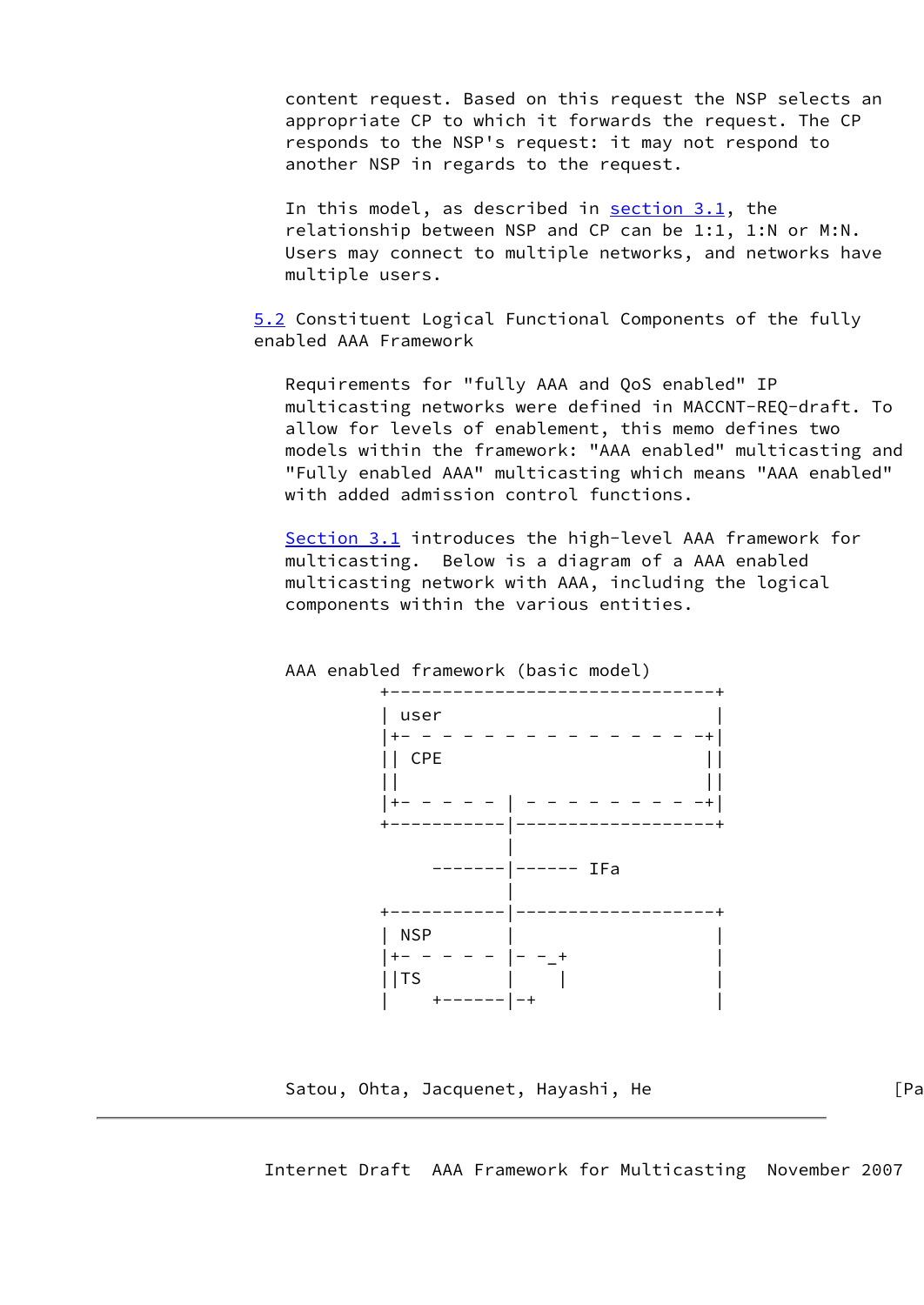

 The user entity includes the CPE (Customer Premise Equipment) which includes the user host(s) and optionally a multicast proxy (not shown in the Figure 2.)

 The NSP (Network Service Provider) in the basic model includes the transport system and a logical element for multicast AAA functionality. The transport system is comprised of the access node and NAS (network access server) An AN may be connected directly to mAAA or a NAS relays AAA information between an AN and a mAAA Descriptions of AN and its interfaces are out of scope for this memo. The multicast AAA function may be provided by a multicast AAA server (mAAA) which may include the function by which the access policy is downloaded to the NAS (Multicast access control function.) The interface between mAAA and the NAS is labeled IFb in Figure 2. Over IFb the NAS makes an access request to the NSP-mAAA and the mAAA replies. The mAAA may push conditional access policy to the NAS.

 The content provider may have its own AAA server which has the authority over access policy for its contents.

 The interface between the user and the NSP is labeled IFa in Figure 2. Over IFa the user makes a multicasting request to the NSP. The NSP may in reply send multicast traffic depending on the NSP and CP88s policy decisions.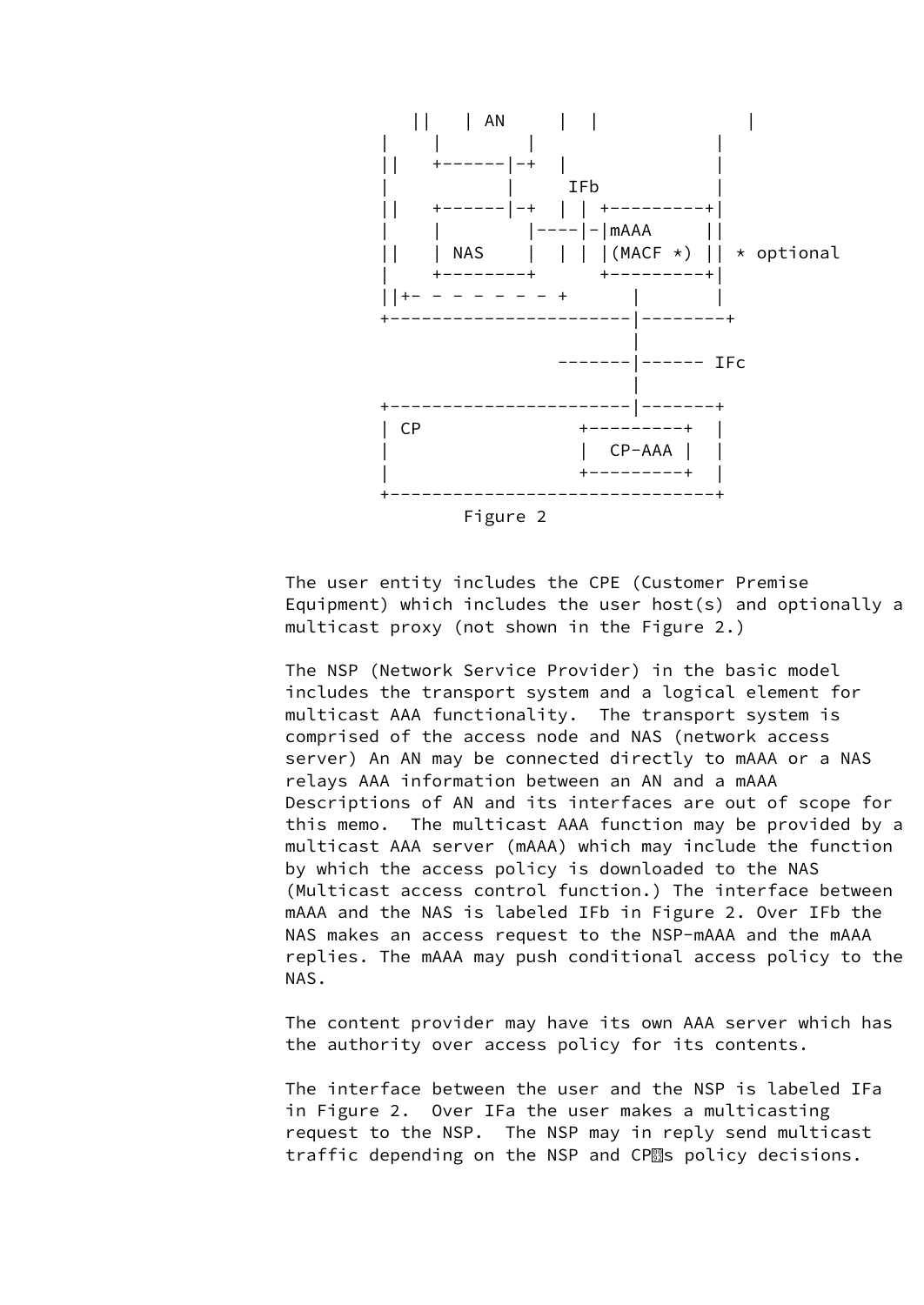The interface between the NSP and CP is labeled IFc. Over IFc the NSP requests to the CP-AAA for access to contents and the CP replies. CP may also send conditional access policy over this interface within the context of proxying multicast AAA messagescaching.

Satou, Ohta, Jacquenet, Hayashi, He **1798** [Page 17]

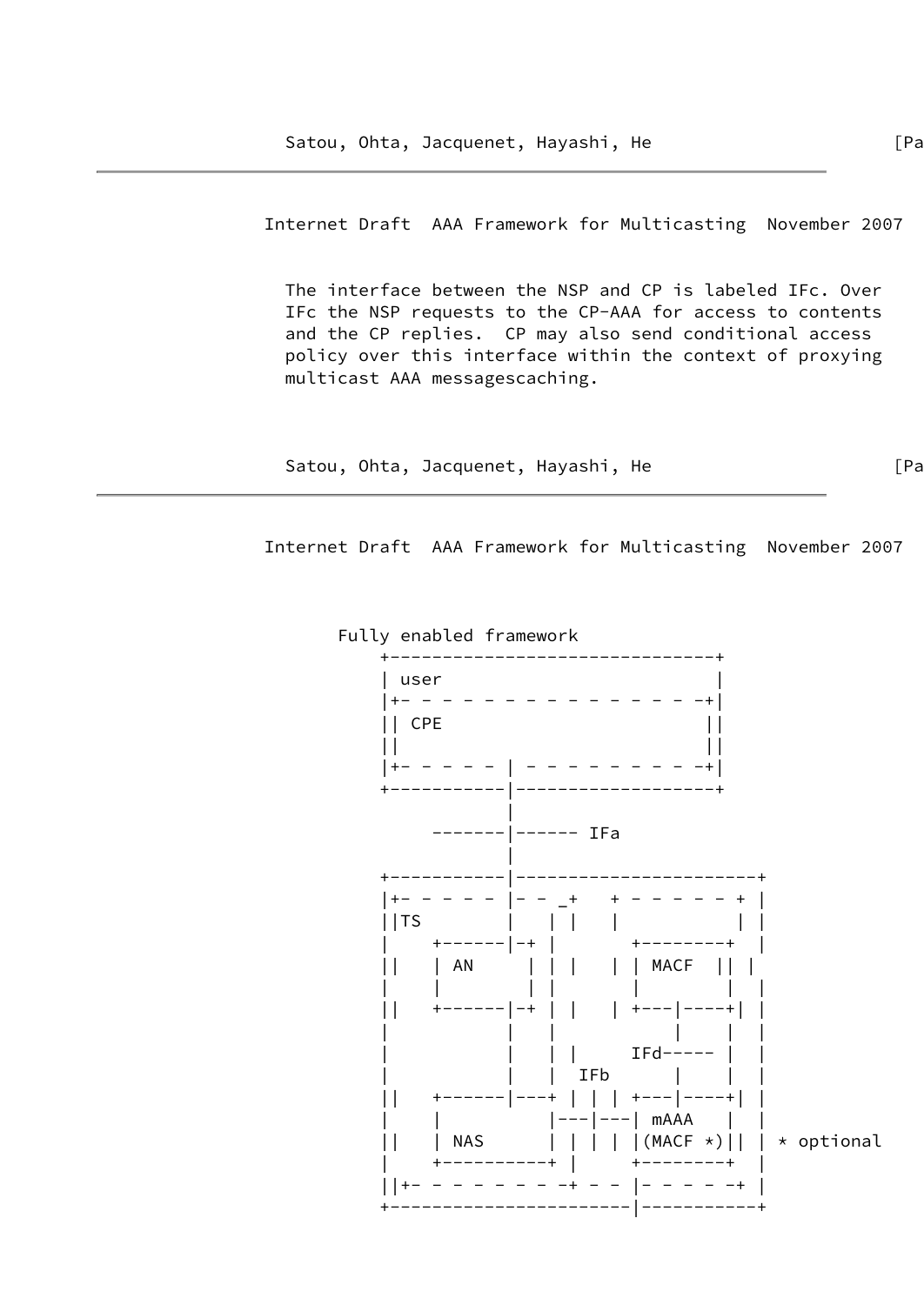

 In the fully enabled model the NSP also includes a component that provides network resource management (e.g. QoS management), as described in section 3.4, "Network Resource Management by NSP". In the fully enabled model (Figure 3) resource management and admission control is provided by MACF (multicast admission control function). Before replying to the user's multicast request the mAAA queries the MACF for a network resource access decision over the interface IFd. The MACF is responsible for allocating network resources for multicast traffic. To provide MACF with the relevant network resource

Satou, Ohta, Jacquenet, Hayashi, He **1898 1898 1899 1899** [Page 18]

Internet Draft AAA Framework for Multicasting November 2007

 availability information, NAS notifies MACF via mAAA that sending multicast traffic has ceased.

5.3 Modularity of the framework

 In the interest of flexibility, this framework is modular so that it is possible that partially enabled versions of the models are supported. An AAA-enabled version provides AAA functionality without Network Resource management. A Network-Resource-Management-enabled (QoS-enabled) version provides Network Resource management without AAA functionality. Similarly, the possibility of one or more layers of transit provision between an NSP and CP is in the interest of modularity and extendibility.

6. IANA considerations

This memo does not raise any IANA consideration issues.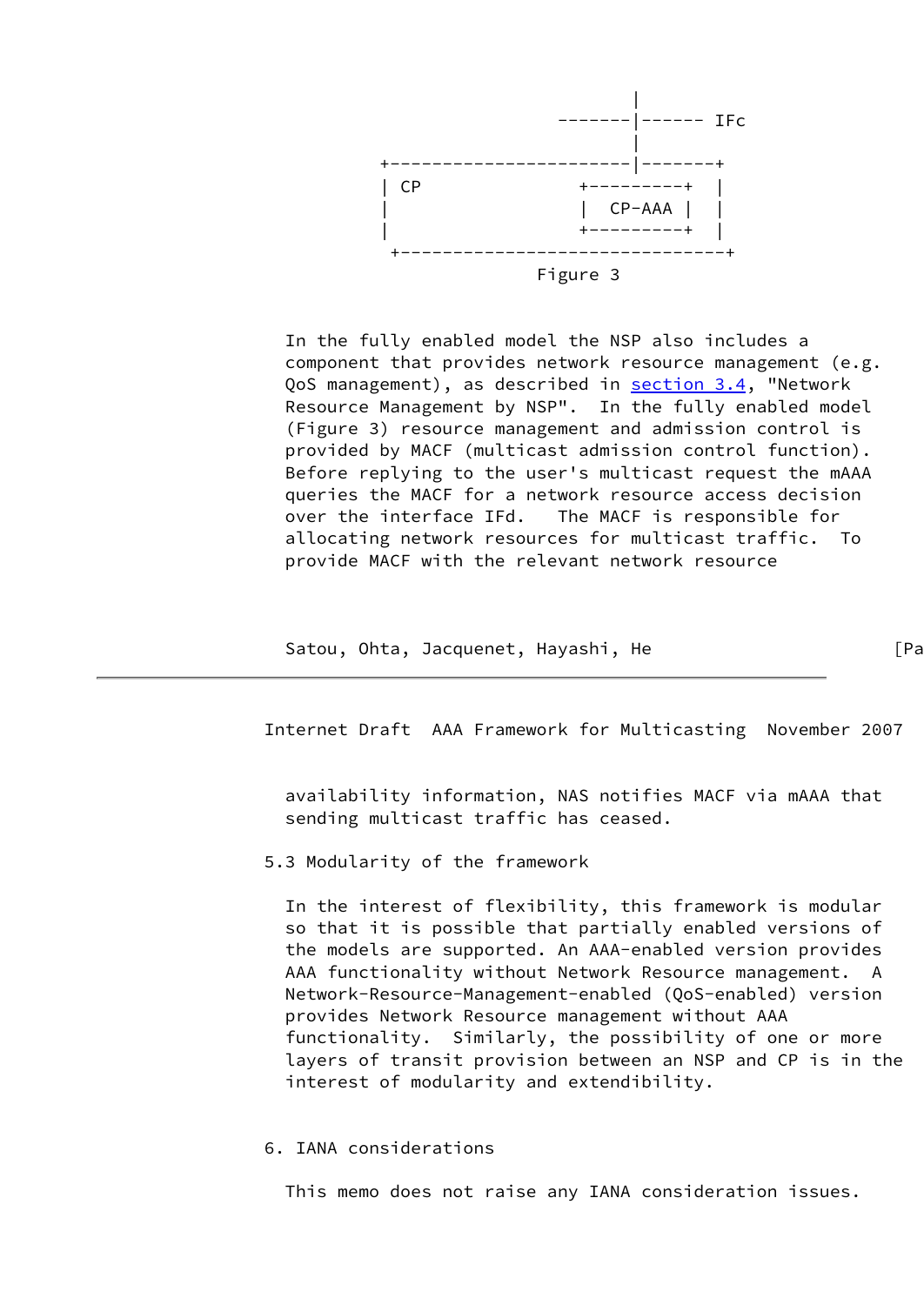7. Security considerations

 Refer to section 3.3. Also the user information related to authentication with the CP must be protected in some way. Otherwise, this memo does not raise any new security issues which are not already addressed by the original protocols. Enhancement of multicast access control capabilities should enhance security performance.

8. Conclusion

 This memo provides a generalized framework for solution standards to meet the requirements. Further work should be done to specify the interfaces between the user and NSP, NAS and mAAA, mAAA and MACF and NSP-mAAA and CP-AAA (presented in 5.2.)

Normative References

- [1] Hayashi, et. al., Requirements for Multicast AAA coordinated between Content Provider(s) and Network Service Provider(s)", [draft-ietf-mboned-maccnt-req-](https://datatracker.ietf.org/doc/pdf/draft-ietf-mboned-maccnt-req-05.txt) [05.txt](https://datatracker.ietf.org/doc/pdf/draft-ietf-mboned-maccnt-req-05.txt), September 2007, Work in Progress.
- [2] [RFC-3810,](https://datatracker.ietf.org/doc/pdf/rfc3810) Vida, R. and L. Costa, "Multicast Listener Discovery Version 2 (MLDv2) for IPv6", June 2004.

Satou, Ohta, Jacquenet, Hayashi, He **1996 1996** [Page 19]

Internet Draft AAA Framework for Multicasting November 2007

[3] [RFC-3376,](https://datatracker.ietf.org/doc/pdf/rfc3376) Cain B., et.al., "Internet Group Management Protocol, Version 3", October 2002.

Authors' Addresses

 Hiroaki Satou NTT Network Service Systems Laboratories 3-9-11 Midoricho, Musashino-shi, Tokyo, 180-8585 Japan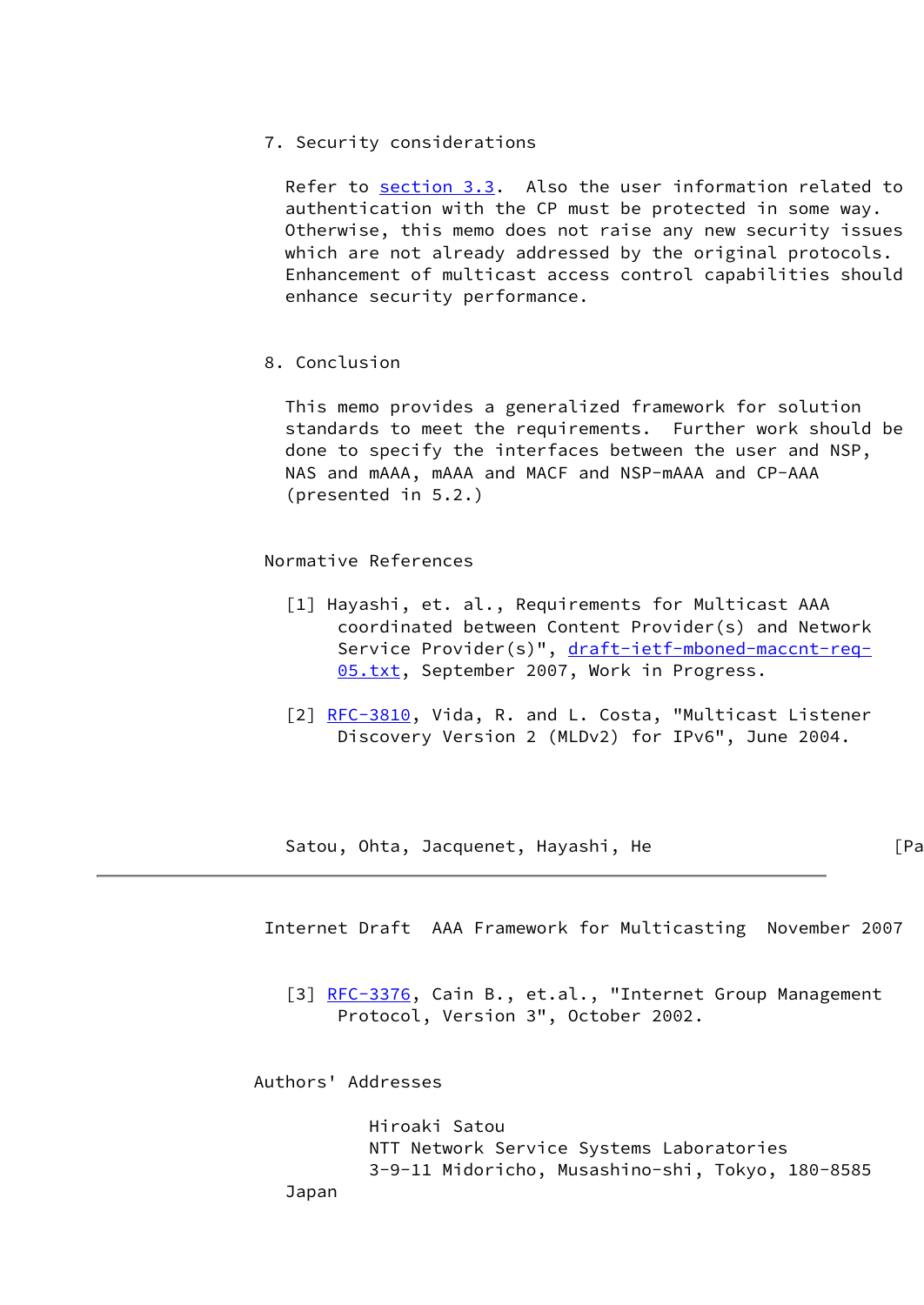Phone : +81 422 59 4683 Email : satou.hiroaki@lab.ntt.co.jp Hiroshi Ohta NTT Network Service Systems Laboratories 3-9-11 Midoricho, Musashino-shi, Tokyo, 180-8585 Japan Phone : +81 422 59 3617 Email: ohta.hiroshi@lab.ntt.co.jp Christian Jacquenet France Telecom R&D 4, rue du Clos Courtel - - BP 91226 35512 Cesson-Sévign BECedex, France Phone: +33 2 99 12 49 40 Email: christian.jacquenet@orange-ftgroup.com Tsunemasa Hayashi NTT Network Innovation Laboratories 1-1 Hikari-no-oka, Yokosuka-shi, Kanagawa, 239-0847 Japan Phone: +81 46 859 8790 Email: tsunemasa@gmail.com Haixiang He Nortel 600 Technology Park Drive Billerica, MA 01801, USA Phone: +1 978 288 7482 Email: haixiang@nortel.com Comments

 Comments are solicited and should be addressed to the mboned working group's mailing list at mboned@lists.uoregon.edu\_and/or the authors.

Satou, Ohta, Jacquenet, Hayashi, He **2008** [Page 20]

Internet Draft AAA Framework for Multicasting November 2007

Full Copyright Statement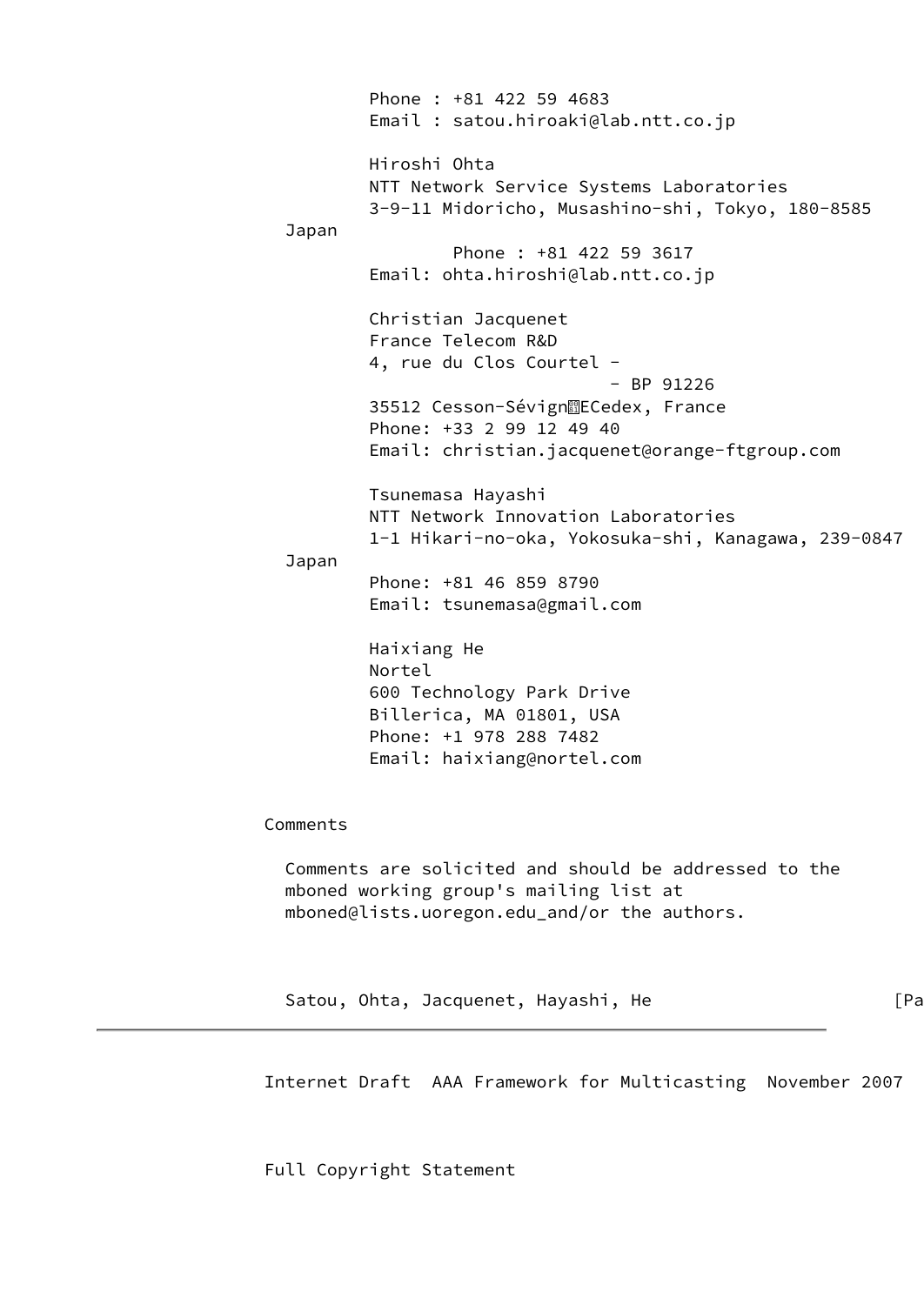Copyright (C) The IETF Trust (2007).

 This document is subject to the rights, licenses and restrictions contained in  $BCP$  78, and except as set forth therein, the authors retain all their rights.

 "This document and the information contained herein are provided on an "AS IS" basis and THE CONTRIBUTOR, THE ORGANIZATION HE/SHE REPRESENTS OR IS SPONSORED BY (IF ANY), THE INTERNET SOCIETY, THE IETF TRUST AND THE INTERNET ENGINEERING TASK FORCE DISCLAIM ALL WARRANTIES, EXPRESS OR IMPLIED, INCLUDING BUT NOT LIMITED TO ANY WARRANTY THAT THE USE OF THE INFORMATION HEREIN WILL NOT INFRINGE ANY RIGHTS OR ANY IMPLIED WARRANTIES OF MERCHANTABILITY OR FITNESS FOR A PARTICULAR PURPOSE.".

Intellectual Property

 The IETF takes no position regarding the validity or scope of any Intellectual Property Rights or other rights that might be claimed to pertain to the implementation or use of the technology described in this document or the extent to which any license under such rights might or might not be available; nor does it represent that it has made any independent effort to identify any such rights. Information on the procedures with respect to rights in RFC documents can be found in [BCP 78](https://datatracker.ietf.org/doc/pdf/bcp78) and [BCP 79](https://datatracker.ietf.org/doc/pdf/bcp79).

 Copies of IPR disclosures made to the IETF Secretariat and any assurances of licenses to be made available, or the result of an attempt made to obtain a general license or permission for the use of such proprietary rights by implementers or users of this specification can be obtained from the IETF on-line IPR repository at <http://www.ietf.org/ipr>.

 The IETF invites any interested party to bring to its attention any copyrights, patents or patent applications, or other proprietary rights that may cover technology that may be required to implement this standard. Please address the information to the IETF at ietf-ipr@ietf.org.

Expiration

This Internet-Draft will expire on May 17, 2008.

Satou, Ohta, Jacquenet, Hayashi, He **2021 Example 21** [Page 21]